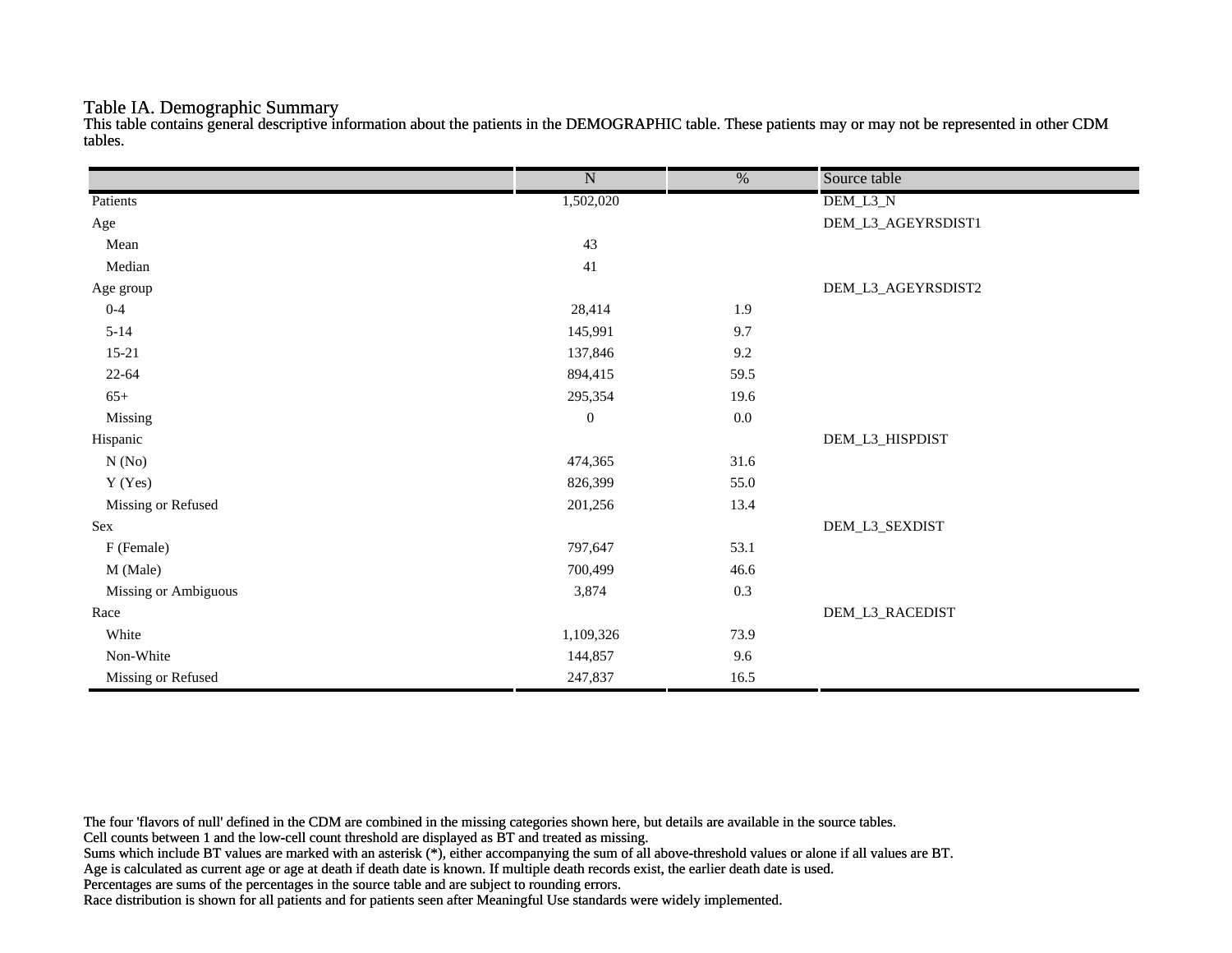#### Table IA. Demographic Summary (continued)

This table contains general descriptive information about the patients in the DEMOGRAPHIC table. These patients may or may not be represented in other CDM tables.

|                                                                                                                                                                   | $\mathbf N$      | $\%$  | Source table      |
|-------------------------------------------------------------------------------------------------------------------------------------------------------------------|------------------|-------|-------------------|
| Race among patients with at least 1 encounter after December 2011                                                                                                 |                  |       | XTBL_L3_RACE_ENC  |
|                                                                                                                                                                   |                  |       |                   |
| White                                                                                                                                                             | 893,587          | 78.4  |                   |
| Non-White                                                                                                                                                         | 111,446          | 9.7   |                   |
| Missing or Refused                                                                                                                                                | 135,303          | 11.9  |                   |
| Gender Identity                                                                                                                                                   |                  |       | DEM_L3_GENDERDIST |
| GQ (Genderqueer/Non-Binary)                                                                                                                                       | $\overline{0}$   | 0.0   |                   |
| M (Man)                                                                                                                                                           | $\theta$         | 0.0   |                   |
| W (Woman)                                                                                                                                                         | $\boldsymbol{0}$ | 0.0   |                   |
| MU (Multiple gender categories), SE (Something else),<br>TF (Transgender female/Trans woman/Male-to-female),<br>or TM (Transgender male/Trans man/Female-to-male) | $\overline{0}$   | 0.0   |                   |
| Missing or Refused                                                                                                                                                | 1,502,020        | 100.0 |                   |
| <b>Sexual Orientation</b>                                                                                                                                         |                  |       | DEM_L3_ORIENTDIST |
| <b>Bisexual</b>                                                                                                                                                   | $\mathbf{0}$     | 0.0   |                   |
| Gay                                                                                                                                                               | $\theta$         | 0.0   |                   |
| Lesbian                                                                                                                                                           | $\theta$         | 0.0   |                   |
| Queer                                                                                                                                                             | $\theta$         | 0.0   |                   |
| Straight                                                                                                                                                          | $\theta$         | 0.0   |                   |
| AS (Asexual), MU (Multiple sexual orientations),<br>SE (Something else), QS (Questioning)                                                                         | $\overline{0}$   | 0.0   |                   |
| Missing or Refused                                                                                                                                                | 1,502,020        | 100.0 |                   |

The four 'flavors of null' defined in the CDM are combined in the missing categories shown here, but details are available in the source tables.

Cell counts between 1 and the low-cell count threshold are displayed as BT and treated as missing.

Sums which include BT values are marked with an asterisk (\*), either accompanying the sum of all above-threshold values or alone if all values are BT.

Age is calculated as current age or age at death if death date is known. If multiple death records exist, the earlier death date is used.

Percentages are sums of the percentages in the source table and are subject to rounding errors.

Race distribution is shown for all patients and for patients seen after Meaningful Use standards were widely implemented.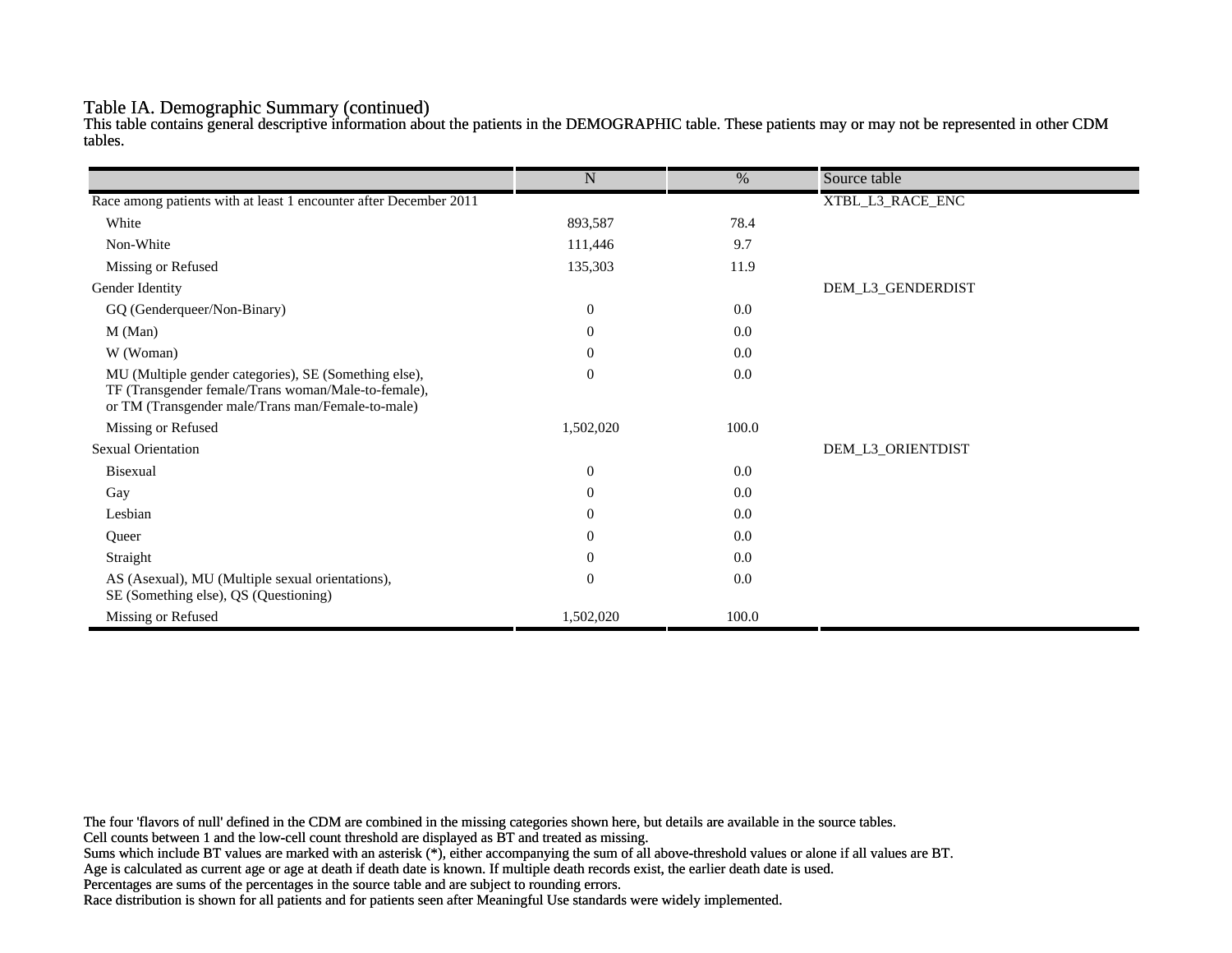## Table IB. Potential Pools of Patients

This table illustrates the number of patients meeting different inclusion criteria and supports Data Check 3.04 (less than 50% of patients with encounters have DIAGNOSIS records) and Data Check 3.05 (less than 50% of patients with encounters have PROCEDURES records). Data check exceptions are highlighted in red and must be corrected.

| Metric                                                                                                                                          | <b>Metric Description</b>                                                                                                                                    | Result  | Source table                 |
|-------------------------------------------------------------------------------------------------------------------------------------------------|--------------------------------------------------------------------------------------------------------------------------------------------------------------|---------|------------------------------|
| Potential pool of patients for observational studies                                                                                            | Number of unique patients with at least 1 ED, EI, IP, OS, TH, or AV encounter<br>within the past 5 years                                                     | 646,343 | ENC_L3_DASH2                 |
| Potential pool of patients for trials                                                                                                           | Number of unique patients with at least 1 ED, EI, IP, OS, TH, or AV encounter<br>within the past 1 year                                                      | 118,319 | ENC L3 DASH2                 |
| Potential pool of patients for studies requiring data<br>on diagnoses, vital measures and (a) medications<br>or (b) medications and lab results | Number of unique patients with at least 1 encounter and DIAGNOSIS and<br>VITAL records within the past 5 years                                               | 582,537 | XTBL L3 DASH1                |
|                                                                                                                                                 | Number of unique patients with at least 1 encounter and DIAGNOSIS, VITAL,<br>and PRESCRIBING or DISPENSING records within the past 5 years                   | 482,409 | XTBL L3 DASH2                |
|                                                                                                                                                 | Number of unique patients with at least 1 encounter and DIAGNOSIS, VITAL,<br>PRESCRIBING or DISPENSING, and LAB_RESULT_CM records within the<br>past 5 years | 325,873 | XTBL L3 DASH3                |
| Patients with diagnosis data                                                                                                                    | Percentage of patients with encounters who have at least 1 diagnosis                                                                                         | 93%     | $ENC$ $L3$ $N$ :<br>DIA L3 N |
| Patients with procedure data                                                                                                                    | Percentage of patients with encounters who have at least 1 procedure                                                                                         | 88%     | $ENC_L3_N;$<br>PRO_L3_N      |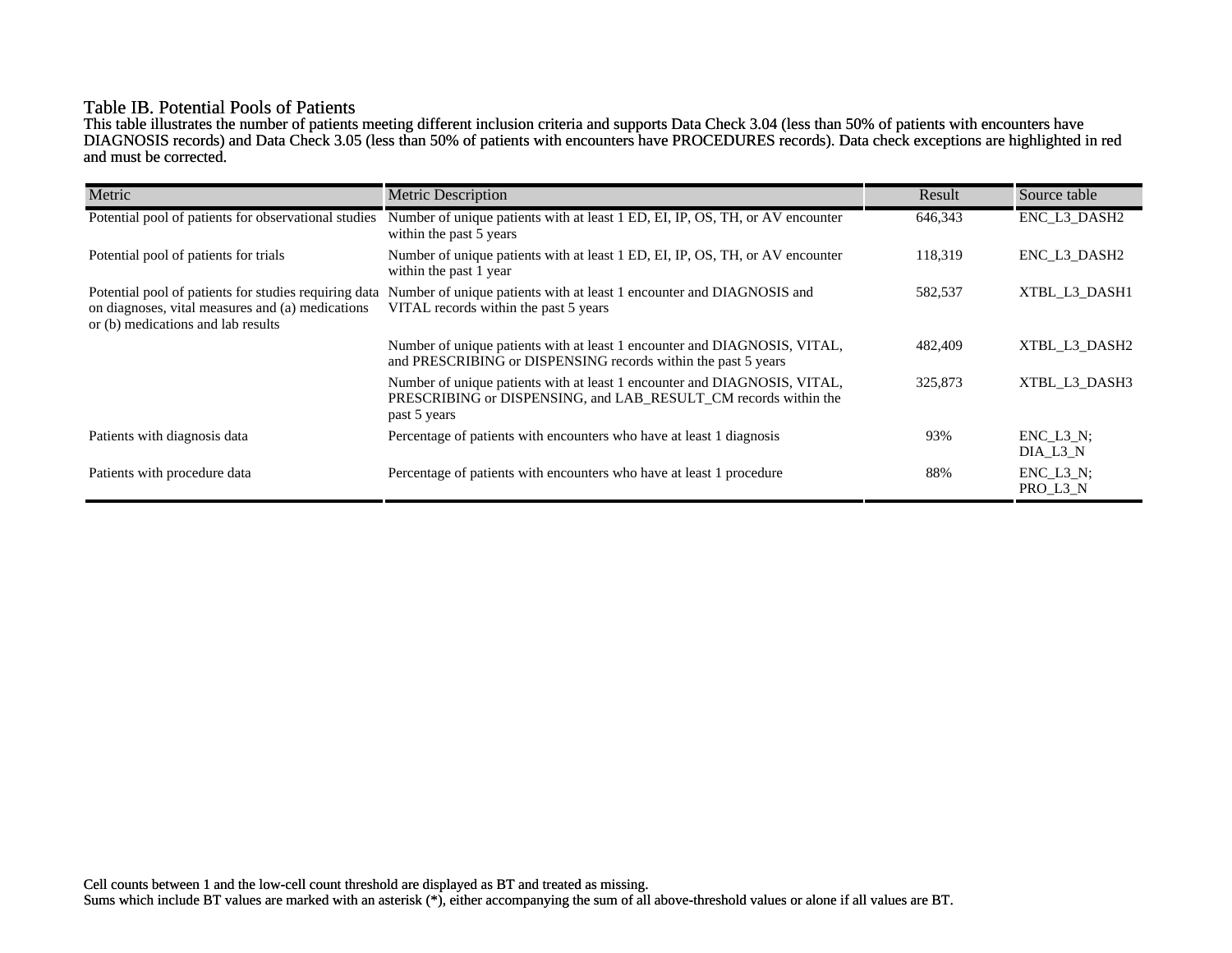## Table IC. Height, Weight, and Body Mass Index

This table contains descriptive statistics and frequencies of VITAL measurements.

|                                    | Result     | %    | Source table   |  |
|------------------------------------|------------|------|----------------|--|
| Height measurements                |            |      | VIT_L3_HT_DIST |  |
| Records                            | 15,386,856 |      |                |  |
| Height (inches), mean              | 63         |      |                |  |
| Height (inches), median            | 64         |      |                |  |
| Weight measurements                |            |      | VIT_L3_WT_DIST |  |
| Records                            | 25,481,912 |      |                |  |
| Weight (lbs.), mean                | 168        |      |                |  |
| Weight (lbs.), median              | 168        |      |                |  |
| Body Mass Index (BMI) measurements |            |      | VIT_L3_BMI     |  |
| Records                            | 2,461,527  |      |                |  |
| $BMI \leq 25$                      | 770,796    | 31.3 |                |  |
| <b>BMI 26-30</b>                   | 721,262    | 29.3 |                |  |
| $BMI > = 31$                       | 969,469    | 39.4 |                |  |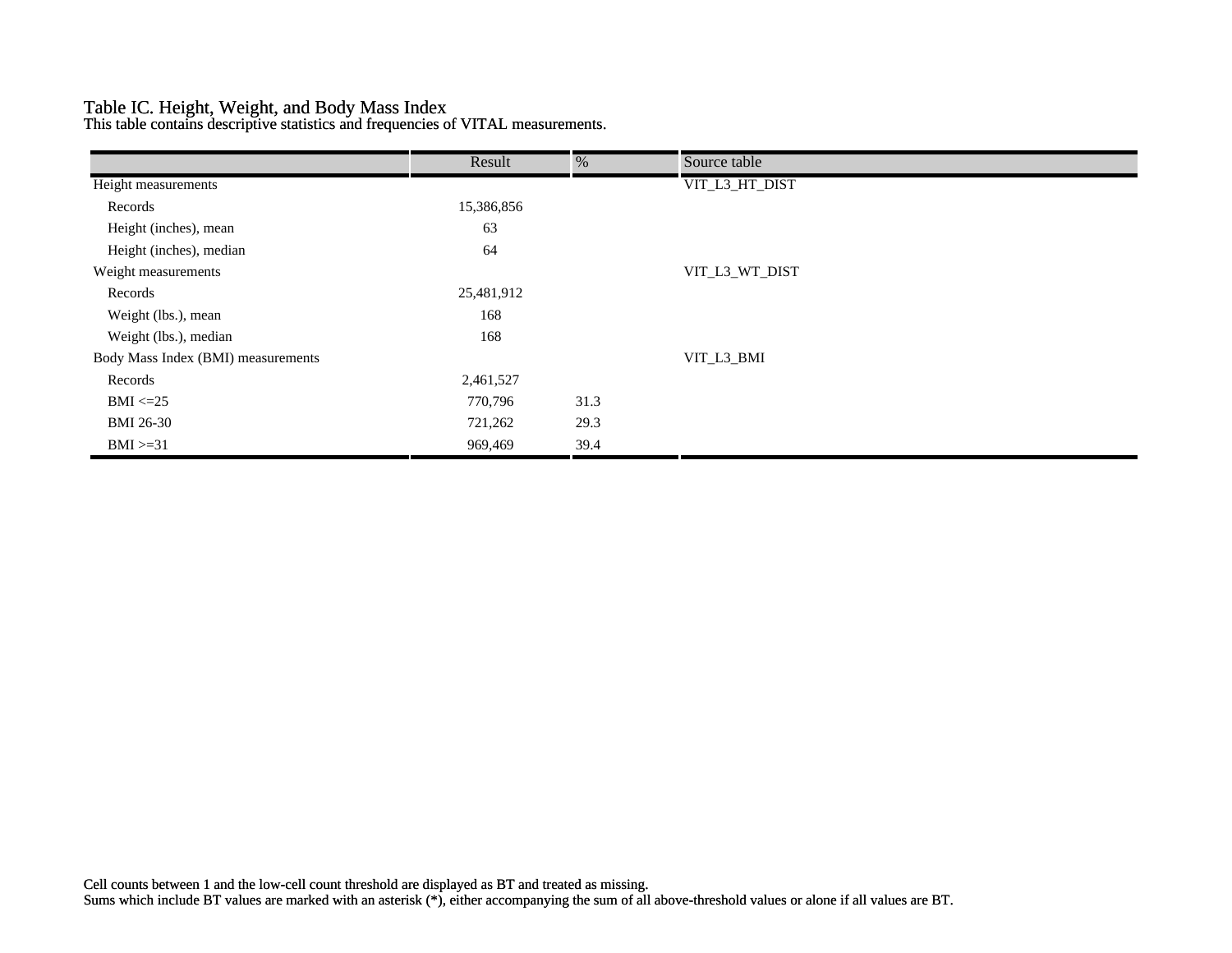#### Table 1D. Records, Refresh Dates, Patients, Encounters, and Date Ranges by Table

This table displays record counts and refresh dates for all populated tables, and summary counts and date ranges for the characterized data. The characterized data may be a subset of all data for all tables except for DEMOGRAPHIC, DEATH\_CAUSE, HASH\_TOKEN, LAB\_HISTORY, LDS\_ADDRESS\_HISTORY, and PROVIDER. Differences are due to the lookback date restriction and/or the exclusion of LOINC codes that may contain PII from the OBS\_CLIN, OBS\_GEN, LAB\_RESULT\_CM and PRO\_CM tables. These data support Data Check 1.18 (table refresh dates are not documented). Data check exceptions are highlighted in red and must be corrected.

|                    |             | All Data        |             | <b>Characterized Data</b> |                                                                     | <b>Characterized Data Range</b>       |                      |             |                                            |
|--------------------|-------------|-----------------|-------------|---------------------------|---------------------------------------------------------------------|---------------------------------------|----------------------|-------------|--------------------------------------------|
| Table              | Records     | Refresh<br>Date | Records     | Patients                  | 5th<br>95th<br>Field name<br>Percentile<br>Percentile<br>Encounters |                                       | <b>Source Tables</b> |             |                                            |
| <b>DEMOGRAPHIC</b> | 1,502,020   | 20JAN2022       | 1,502,020   | 1,502,020                 | ---                                                                 | <b>BIRTH_DATE</b>                     | 1940_Feb             | $2013$ _Jan | XTBL_L3_REFRESH_<br>DATE:<br>XTBL_L3_DATES |
| <b>ENROLLMENT</b>  | 864,477     | 20JAN2022       | 712,765     | 712,765                   | $---$                                                               | <b>ENR START</b><br>DATE <sup>^</sup> | 2005_Aug             | 2019 Dec    | XTBL_L3_REFRESH_<br>DATE:<br>XTBL L3 DATES |
| <b>ENCOUNTER</b>   | 24,114,091  | 20JAN2022       | 17,855,613  | 1,140,336                 | 17,855,613                                                          | <b>ADMIT_DATE</b>                     | 2012_Aug             | 2021 Mar    | XTBL_L3_REFRESH_<br>DATE:<br>XTBL_L3_DATES |
| <b>DIAGNOSIS</b>   | 40,185,244  | 20JAN2022       | 32,813,756  | 1,059,661                 | 12,377,312                                                          | <b>ADMIT DATE</b>                     | 2012_Aug             | 2020 Dec    | XTBL_L3_REFRESH_<br>DATE:<br>XTBL_L3_DATES |
| <b>PROCEDURES</b>  | 42,912,388  | 20JAN2022       | 31,303,062  | 1,000,245                 | 10,279,689                                                          | <b>ADMIT DATE</b>                     | 2012_Aug             | 2020 Jul    | XTBL_L3_REFRESH_<br>DATE:<br>XTBL_L3_DATES |
| <b>DEATH</b>       | 23,406      | 20JAN2022       | 23,406      | 23,406                    | $---$                                                               | <b>DEATH DATE</b>                     | 2012_Nov             | 2021 Jun    | XTBL_L3_REFRESH_<br>DATE:<br>XTBL_L3_DATES |
| <b>VITAL</b>       | 45,740,617  | 20JAN2022       | 34,132,202  | 967,696                   | 9,206,919                                                           | <b>MEASURE DATE</b>                   | 2012_Aug             | 2020 Mar    | XTBL_L3_REFRESH_<br>DATE:<br>XTBL_L3_DATES |
| LAB RESULT CM      | 193,153,981 | 20JAN2022       | 124,269,331 | 608,937                   | 3,597,292                                                           | <b>RESULT_DATE</b>                    | 2012_Aug             | 2020_May    | XTBL_L3_REFRESH_<br>DATE:<br>XTBL_L3_DATES |
| <b>PRESCRIBING</b> | 16,076,427  | 20JAN2022       | 12,215,254  | 685,946                   | 5,397,518                                                           | RX ORDER DATE                         | $2012$ Aug           | $2020$ Aug  | XTBL_L3_REFRESH_<br>DATE:<br>XTBL_L3_DATES |

^The lookback date for ENROLLMENT considers either ENR\_START\_DATE or ENR\_END\_DATE, but only ENR\_START\_DATE is displayed here. Descriptive statistics for ENR\_END\_DATE are available in the XTBL\_L3\_DATES dataset.

The source for the total number of records is the DATAMART\_ALL table.

Cell counts between 1 and the low-cell count threshold are displayed as BT and treated as missing.

Records are the sum of ALL\_N and NULL\_N for the field which is the primary key for the table. Patients are the sum of DISTINCT\_N and NULL\_N for the PATID field. Encounters are the sum of DISTINCT\_N and NULL\_N for the ENCOUNTERID field.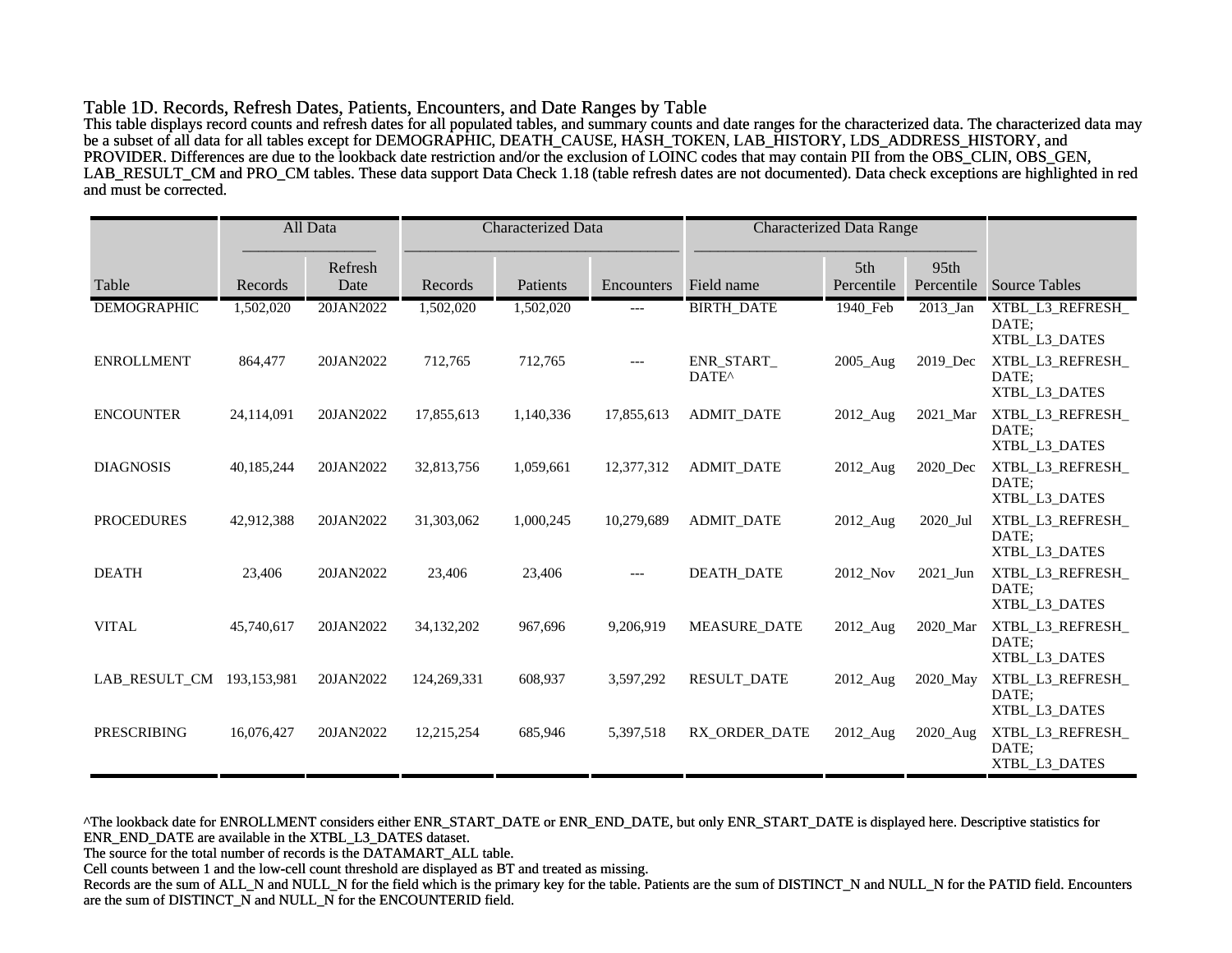Table 1D. Records, Refresh Dates, Patients, Encounters, and Date Ranges by Table (continued - page 2 of 3) This table displays record counts and refresh dates for all populated tables, and summary counts and date ranges for the characterized data. The characterized data may be a subset of all data for all tables except for DEMOGRAPHIC, DEATH\_CAUSE, HASH\_TOKEN, LAB\_HISTORY, LDS\_ADDRESS\_HISTORY, and PROVIDER. Differences are due to the lookback date restriction and/or the exclusion of LOINC codes that may contain PII from the OBS\_CLIN, OBS\_GEN, LAB\_RESULT\_CM and PRO\_CM tables. These data support Data Check 1.18 (table refresh dates are not documented). Data check exceptions are highlighted in red and must be corrected.

|                   |            | All Data        | <b>Characterized Data</b> |          | <b>Characterized Data Range</b> |                               |                               |                                |                                            |
|-------------------|------------|-----------------|---------------------------|----------|---------------------------------|-------------------------------|-------------------------------|--------------------------------|--------------------------------------------|
| Table             | Records    | Refresh<br>Date | Records                   | Patients | <b>Encounters</b>               | Field name                    | 5 <sup>th</sup><br>Percentile | 95 <sub>th</sub><br>Percentile | <b>Source Tables</b>                       |
| <b>DISPENSING</b> | 24,550,474 | 20JAN2022       | 23,931,519                | 356,395  | $---$                           | <b>DISPENSE DATE</b>          | 2013 Apr                      | 2021_May                       | XTBL_L3_REFRESH_<br>DATE:<br>XTBL L3 DATES |
| <b>CONDITION</b>  | 38,599,365 | 20JAN2022       | 37,568,894                | 952,761  | 13,048,080                      | <b>REPORT DATE</b>            | $2014$ Apr                    | 2020 Jun                       | XTBL L3 REFRESH<br>DATE:<br>XTBL L3 DATES  |
| <b>PROVIDER</b>   | 21,423     | 20JAN2022       | 21,423                    | $---$    | ---                             | $- - -$                       | $---$                         | $---$                          | XTBL L3 REFRESH<br><b>DATE</b>             |
| MED_ADMIN         | 29,508,729 | 20JAN2022       | 27,457,956                | 250,122  | 568,983                         | MEDADMIN<br><b>START DATE</b> | $2012$ Aug                    | 2020 Feb                       | XTBL_L3_REFRESH_<br>DATE:<br>XTBL L3 DATES |

^The lookback date for ENROLLMENT considers either ENR\_START\_DATE or ENR\_END\_DATE, but only ENR\_START\_DATE is displayed here. Descriptive statistics for ENR\_END\_DATE are available in the XTBL\_L3\_DATES dataset. The source for the total number of records is the DATAMART\_ALL table. Cell counts between 1 and the low-cell count threshold are displayed as BT and treated as missing. Records are the sum of ALL\_N and NULL\_N for the field which is the primary key for the table. Patients are the sum of DISTINCT\_N and NULL\_N for the PATID field. Encounters are the sum of DISTINCT\_N and NULL\_N for the ENCOUNTERID field.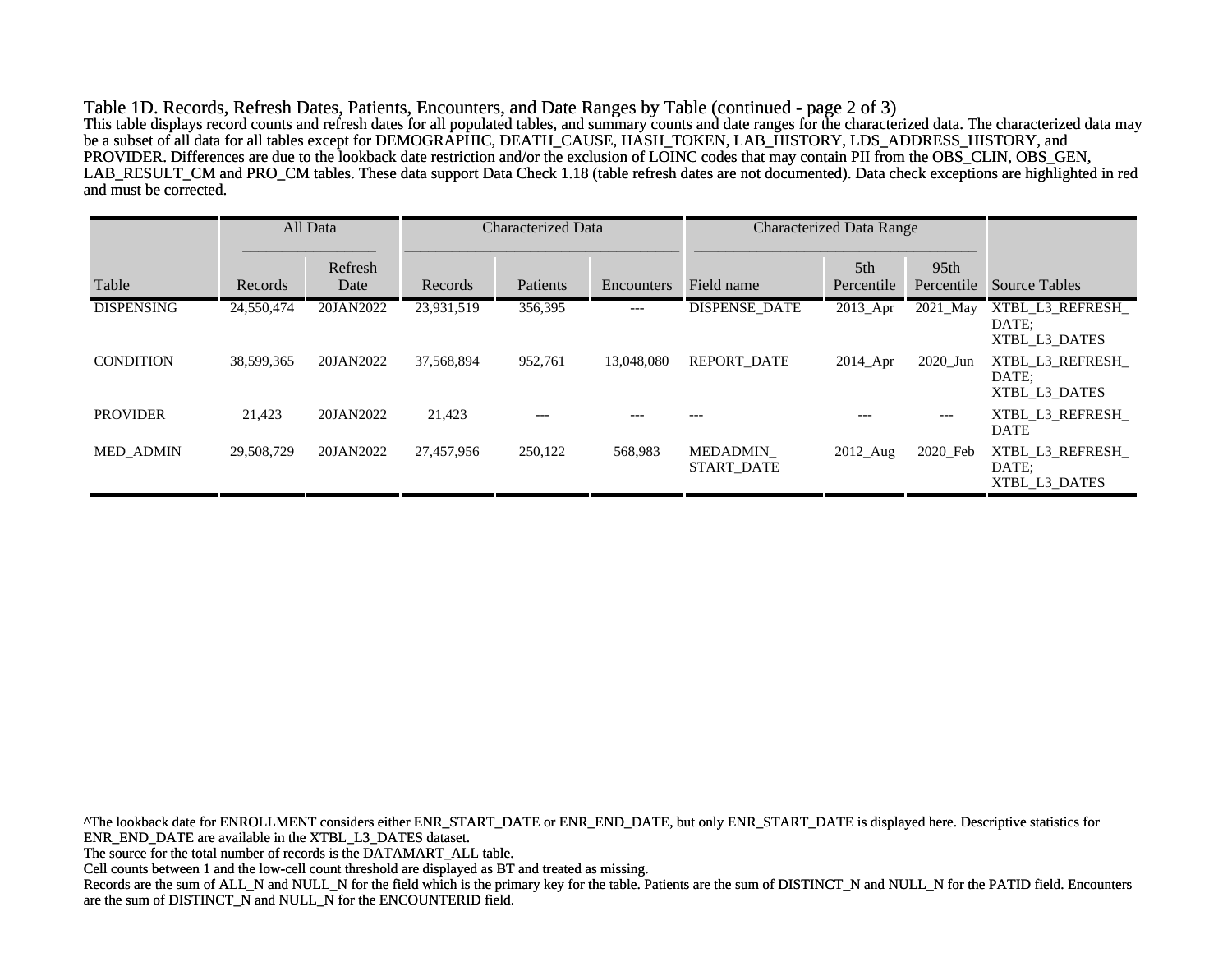Table 1D. Records, Refresh Dates, Patients, Encounters, and Date Ranges by Table (continued - page 3 of 3) This table displays record counts and refresh dates for all populated tables, and summary counts and date ranges for the characterized data. The characterized data may be a subset of all data for all tables except for DEMOGRAPHIC, DEATH\_CAUSE, HASH\_TOKEN, LAB\_HISTORY, LDS\_ADDRESS\_HISTORY, and PROVIDER. Differences are due to the lookback date restriction and/or the exclusion of LOINC codes that may contain PII from the OBS\_CLIN, OBS\_GEN, LAB\_RESULT\_CM and PRO\_CM tables. These data support Data Check 1.18 (table refresh dates are not documented). Data check exceptions are highlighted in red and must be corrected.

|                               |            | All Data        | Characterized Data |           | <b>Characterized Data Range</b> |                |                   |                                |                                           |
|-------------------------------|------------|-----------------|--------------------|-----------|---------------------------------|----------------|-------------------|--------------------------------|-------------------------------------------|
| Table                         | Records    | Refresh<br>Date | Records            | Patients  | Encounters                      | Field name     | 5th<br>Percentile | 95 <sub>th</sub><br>Percentile | Source Tables                             |
| <b>HASH TOKEN</b>             | 1,502,020  | 20JAN2022       | 1,502,020          | 1,502,020 | $---$                           | $---$          | $---$             | ---                            | XTBL L3 REFRESH<br><b>DATE</b>            |
| LDS ADDRESS<br><b>HISTORY</b> | 24,880,101 | 20JAN2022       | 24,880,101         | 1,424,840 | $---$                           | $---$          | $---$             | $---$                          | XTBL L3 REFRESH<br><b>DATE</b>            |
| <b>IMMUNIZATION</b>           | 2,058,731  | 20JAN2022       | 513,893            | 139,319   | 337,007                         | VX RECORD DATE | 2015 Feb          | $2021$ Aug                     | XTBL L3 REFRESH<br>DATE:<br>XTBL L3 DATES |

^The lookback date for ENROLLMENT considers either ENR\_START\_DATE or ENR\_END\_DATE, but only ENR\_START\_DATE is displayed here. Descriptive statistics for ENR\_END\_DATE are available in the XTBL\_L3\_DATES dataset. The source for the total number of records is the DATAMART\_ALL table. Cell counts between 1 and the low-cell count threshold are displayed as BT and treated as missing. Records are the sum of ALL\_N and NULL\_N for the field which is the primary key for the table. Patients are the sum of DISTINCT\_N and NULL\_N for the PATID field. Encounters are the sum of DISTINCT\_N and NULL\_N for the ENCOUNTERID field.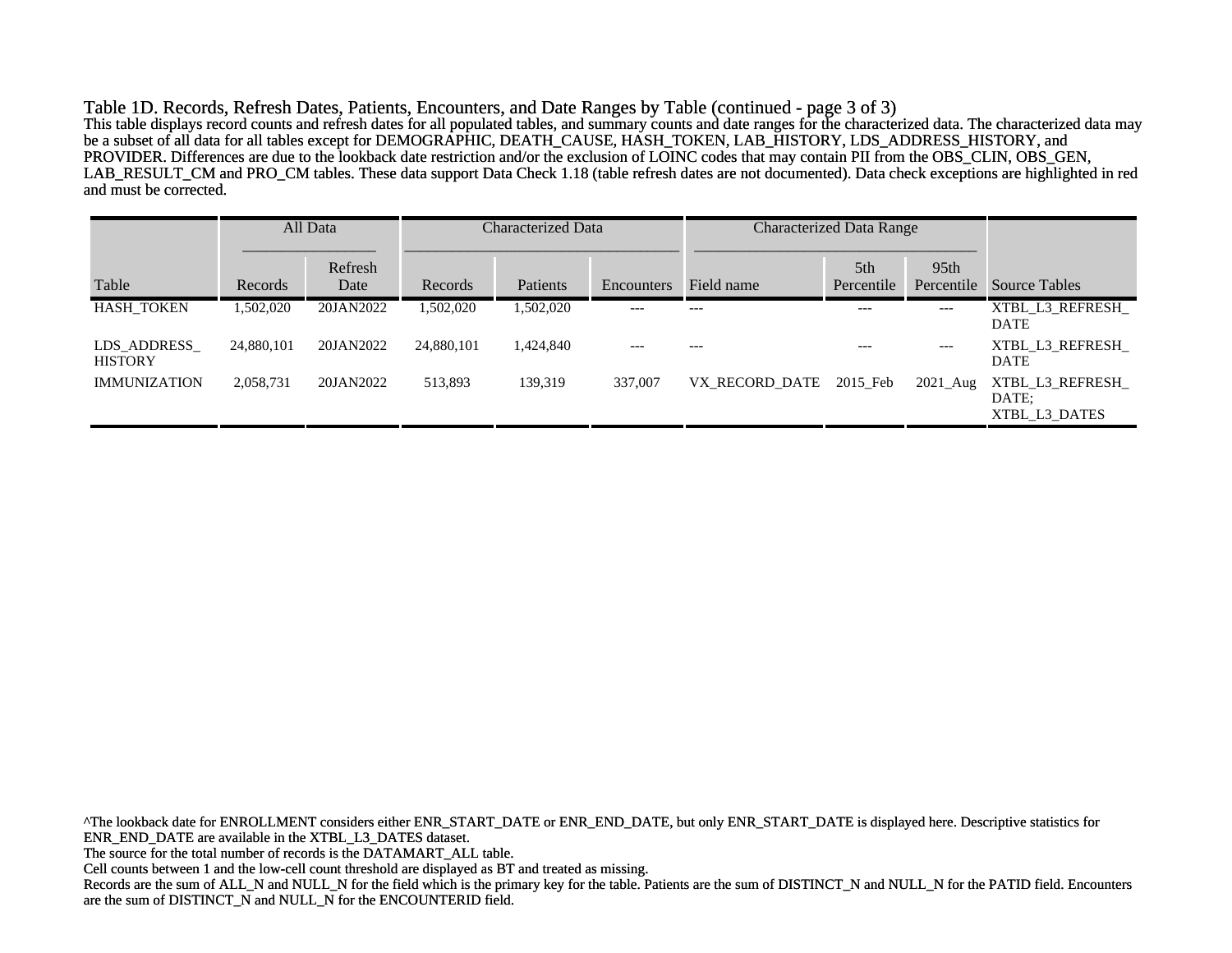# Table IE. Records Per Table By Encounter Type

This table contains record counts by encounter type for the ENCOUNTER, DIAGNOSIS, and PROCEDURES tables.

|                                         | <b>ENCOUNTER</b> |      | <b>DIAGNOSIS</b> |      | <b>PROCEDURES</b> |      |  |
|-----------------------------------------|------------------|------|------------------|------|-------------------|------|--|
| <b>Encounter Type</b>                   | N                | $\%$ | N                | $\%$ | N                 | $\%$ |  |
| AV (Ambulatory Visit)                   | 11,055,364       | 61.9 | 26,060,650       | 79.4 | 15,869,823        | 50.7 |  |
| ED (Emergency Dept)                     | 510,272          | 2.9  | 1,332,989        | 4.1  | 2,127,147         | 6.8  |  |
| EI (ED to IP Stay)                      | $\theta$         |      | $\Omega$         |      | $\Omega$          |      |  |
| IC (Institutional Professional Consult) | $\theta$         |      | $\Omega$         |      | $\Omega$          |      |  |
| IP (Inpatient Hospital Stay)            | 267,467          | 1.5  | 944,907          | 2.9  | 9,445,837         | 30.2 |  |
| IS (Non-acute Institutional Stay)       | $\overline{c}$   | 0.0  | $\theta$         |      | $\Omega$          |      |  |
| OA (Other Ambulatory Visit)             | 2,973,967        | 16.7 | 993,389          | 3.0  | 1,028,292         | 3.3  |  |
| OS (Observation Stay)                   | 45,552           | 0.3  | 160,745          | 0.5  | 580,640           | 1.9  |  |
| TH (Telehealth)                         | 145,056          | 0.8  | 441,092          | 1.3  | 144,649           | 0.5  |  |
| Missing, NI, UN or OT                   | 2,857,933        | 16.0 | 2,879,984        | 8.8  | 2,106,674         | 6.7  |  |
| Total                                   | 17,855,613       |      | 32,813,756       |      | 31,303,062        |      |  |
| Source table                            | ENC_L3_ENCTYPE   |      | DIA_L3_ENCTYPE   |      | PRO_L3_ENCTTPE    |      |  |